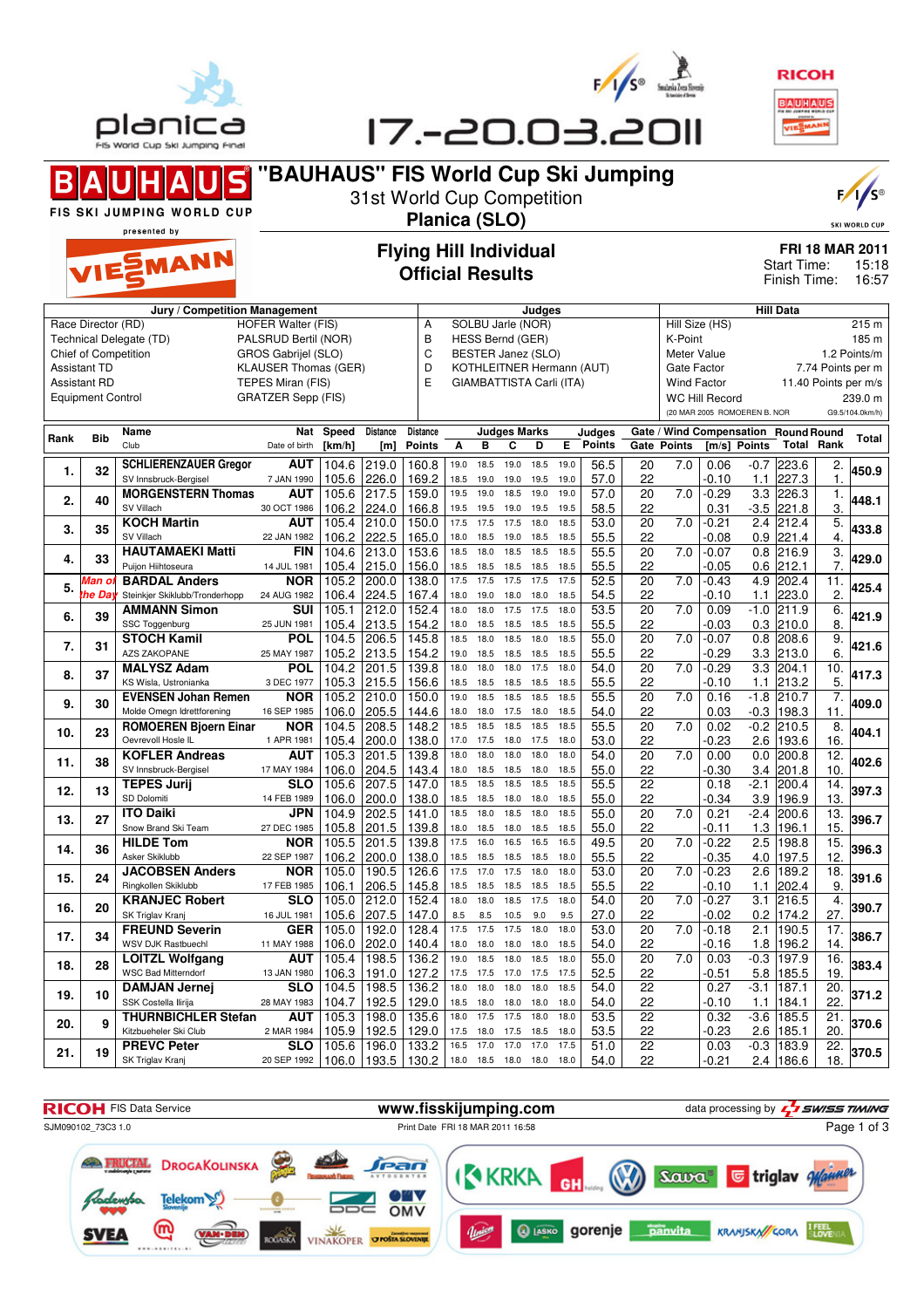



| ΠF<br>θ |
|---------|



## $\blacksquare$ Β

## **"BAUHAUS" FIS World Cup Ski Jumping** 31st World Cup Competition

 $\frac{1}{s^e}$ 

**SKI WORLD CUP** 

FIS SKI JUMPING WORLD CUP presented by



## **Flying Hill Individual Official Results**

**Planica (SLO)**

| <b>FRI 18 MAR 2011</b> |       |
|------------------------|-------|
| Start Time:            | 15:18 |
| Finish Time:           | 16:57 |

|      |                      | Name                                                           | Nat                       | Speed              | Distance | <b>Distance</b> |           |                     | <b>Judges Marks</b> |      |      | Judges        |                 | Gate / Wind Compensation Round Round |         |                  |                   |                   |       |
|------|----------------------|----------------------------------------------------------------|---------------------------|--------------------|----------|-----------------|-----------|---------------------|---------------------|------|------|---------------|-----------------|--------------------------------------|---------|------------------|-------------------|-------------------|-------|
| Rank | Bib<br>Club          |                                                                | Date of birth             | [km/h]             | [m]      | <b>Points</b>   | A         | в                   | C                   | D    | E.   | <b>Points</b> |                 | Gate Points                          |         | [m/s] Points     | <b>Total Rank</b> |                   | Total |
|      |                      | <b>COLLOREDO Sebastian</b>                                     | <b>ITA</b>                | 104.5              | 192.5    | 129.0           | 17.5      | 17.5                | 17.5                | 17.5 | 17.5 | 52.5          | 22              |                                      | 0.22    | $-2.5$           | 179.0             | 23.               |       |
| 22.  | 8                    | G.S. Fiamme Gialle                                             | 9 SEP 1987                | 105.0              | 193.5    | 130.2           | 18.0      | 18.0                | 18.5                | 17.5 | 17.5 | 53.5          | 22              |                                      | $-0.04$ | 0.5              | 184.2             | 21.               | 363.2 |
|      |                      | <b>MATURA Jan</b>                                              | CZE                       | 105.1              | 197.5    | 135.0           | 18.5      | 17.5                | 18.0                | 18.0 | 18.0 | 54.0          | $\overline{22}$ |                                      | 0.12    | $-1.4$           | 187.6             | 19.               |       |
| 23.  | 18                   | Dukla Liberec                                                  | 29 JAN 1980               | 105.4              | 184.5    | 119.4           | 17.5      | 17.0                | 17.0 17.5           |      | 17.5 | 52.0          | 22              |                                      | $-0.28$ | 3.2              | 174.6             | 26.               | 362.2 |
|      | 26                   | <b>KOUDELKA Roman</b>                                          | <b>CZE</b>                | 104.6              | 180.0    | 114.0           | 17.0      | 17.0                | 16.5                | 16.5 | 17.0 | 50.5          | $\overline{20}$ | 7.0                                  | $-0.15$ | $\overline{1.7}$ | 173.2             | $\overline{27}$ . |       |
| 24.  |                      | <b>LSK Lomnice nad Popelkov</b>                                | 9 JUL 1989                | 105.3              | 198.5    | 136.2           | 17.5      | 18.0                | 17.5                | 18.0 | 18.0 | 53.5          | 22              |                                      | 0.08    | $-0.9$           | 188.8             | 17.               | 362.0 |
| 25.  | 1                    | <b>JUDEZ Dejan</b>                                             | <b>SLO</b>                | 105.4              | 195.0    | 132.0           | 17.5      | 17.5                | 17.5                | 17.5 | 17.5 | 52.5          | 22              |                                      | 0.64    | $-7.3$           | 177.2             | 25.               | 360.9 |
|      |                      | SK Triglav Kranj                                               | 2 AUG 1990                | 105.4              | 194.5    | 131.4           | 17.5      | 17.5                | 17.0                | 17.0 | 17.5 | 52.0          | 22              |                                      | -0.03   | 0.3              | 183.7             | 23.               |       |
| 26.  | 6                    | <b>ZYLA Piotr</b>                                              | POL                       | 105.0              | 190.5    | 126.6           | 17.0      | 17.5                | 17.5                | 17.0 | 17.0 | 51.5          | $\overline{22}$ |                                      | 0.15    | $-1.7$           | 176.4             | $\overline{26}$   | 356.1 |
|      |                      | KS Wisla Ustronianka                                           | 16 JAN 1987               | 104.9              | 190.5    | 126.6           | 17.0      | 17.5                | 17.0                | 17.5 | 17.5 | 52.0          | 22              |                                      | $-0.10$ | 1.1              | 179.7             | 25.               |       |
| 27.  | 22                   | <b>NEUMAYER Michael</b>                                        | <b>GER</b>                | $\overline{104.8}$ | 180.0    | 114.0           | 16.5      | 17.0                | 16.5                | 16.5 | 16.5 | 49.5          | 20              | $\overline{7.0}$                     | $-0.11$ | 1.3              | 171.8             | $\overline{29}$   | 351.9 |
|      |                      | SK Berchtesgaden                                               | 15 JAN 1979               | 105.8              | 193.0    | 129.6           | 16.0 16.5 |                     | 17.0                | 17.0 | 17.0 | 50.5          | 22              |                                      | 0.00    | 0.0              | 180.1             | 24.               |       |
| 28.  | 15                   | <b>JANDA Jakub</b>                                             | <b>CZE</b>                | 105.3              | 194.5    | 131.4           | 18.0      | 17.5                | 17.5                | 17.5 | 18.0 | 53.0          | $\overline{22}$ |                                      | 0.58    | $-6.6$           | 177.8             | $\overline{24}$ . | 343.1 |
|      |                      | Dukla Liberec                                                  | 27 APR 1978               | 105.0              | 179.0    | 112.8           | 17.0      | 17.5                | 17.0 17.0           |      | 17.5 | 51.5          | 22              |                                      | $-0.09$ | 1.0              | 165.3             | 28.               |       |
| 29.  | 11                   | <b>MUOTKA OIII</b>                                             | <b>FIN</b>                | 105.4              | 187.0    | 122.4           | 17.0      | 16.5                | 17.0                | 16.5 | 17.0 | 50.5          | 22              |                                      | 0.05    | $-0.6$           | 172.3             | 28.               | 329.5 |
|      |                      | Ounasvaaran Hiihtoseura                                        | 14 JUL 1988               | 105.5              | 175.0    | 108.0           | 16.5      | 17.0                | 16.5                | 16.5 | 16.5 | 49.5          | 22              |                                      | 0.03    | $-0.3$           | 157.2             | 30                |       |
| 30.  | 14                   | <b>HULA Stefan</b>                                             | <b>POL</b>                | 104.6              | 190.0    | 126.0           | 17.0      | 17.0                | 17.5                | 17.5 | 17.5 | 52.0          | 22              |                                      | 0.60    | $-6.8$           | 171.2             | 30.               | 328.5 |
|      |                      | SSR LZS SOKOL Szczyrk                                          | 29 SEP 1986               | 104.7              | 173.5    | 106.2           | 16.5 17.0 |                     | 16.5 16.5           |      | 16.5 | 49.5          | 22              |                                      | $-0.14$ | 1.6              | 157.3             | 29.               |       |
|      |                      |                                                                |                           |                    |          |                 |           |                     |                     |      |      |               |                 |                                      |         |                  |                   |                   |       |
|      |                      | not qualified for final round                                  |                           |                    |          |                 |           |                     |                     |      |      |               |                 |                                      |         |                  |                   |                   |       |
| 31.  | 29                   | <b>FETTNER Manuel</b>                                          | <b>AUT</b>                | 104.5              | 173.5    | 106.2           |           | 16.5 17.0 16.5      |                     | 16.5 | 16.0 | 49.5          | 20              | $\overline{7.0}$                     | $-0.34$ | 3.9              | 166.6             | 31.               | 166.6 |
|      |                      | SV Innsbruck-Bergisel                                          | 17 JUN 1985               |                    |          |                 |           |                     |                     |      |      |               |                 |                                      |         |                  |                   |                   |       |
| 32.  | 4                    | <b>MECHLER Maximilian</b>                                      | <b>GER</b>                | 105.4              | 175.0    | 108.0           | 16.0 17.0 |                     | 16.5 16.5           |      | 16.5 | 49.5          | 22              |                                      | $-0.45$ | $\overline{5.1}$ | 162.6             | 32.               | 162.6 |
|      |                      | <b>WSV Isny</b>                                                | 3 JAN 1984                |                    |          |                 |           |                     |                     |      |      |               |                 |                                      |         |                  |                   |                   |       |
| 33.  | $\overline{2}$       | <b>BYRT Tomasz</b>                                             | <b>POL</b>                | 105.3              | 178.5    | 112.2           |           | 16.5 16.0 16.5 16.5 |                     |      | 16.5 | 49.5          | 22              |                                      | 0.14    | $-1.6$           | 160.1             | 33.               | 160.1 |
|      |                      | KS Wisla Ustronianka                                           | 25 JAN 1993               |                    |          |                 |           |                     |                     |      |      |               |                 |                                      |         |                  |                   |                   |       |
| 34.  | 5                    | <b>MEZNAR Mitja</b>                                            | $\overline{\text{SLO}}$   | 106.0              | 172.0    | 104.4           | 17.0 17.0 |                     | 16.5 17.0           |      | 16.5 | 50.5          | 22              |                                      | $-0.05$ | 0.6              | 155.5             | 34.               | 155.5 |
|      |                      | <b>NSK Trzic Trifix</b>                                        | 30 JUN 1988<br><b>NOR</b> | 104.9              | 180.5    |                 | 15.5 15.0 |                     |                     |      |      |               | 22              |                                      |         | $-5.6$           | 155.0             |                   |       |
| 35.  | 17                   | <b>INGVALDSEN Ole Marius</b><br>Steinkjer Skiklubb/Tronderhopp |                           |                    |          | 114.6           |           |                     | 15.0                | 15.5 | 15.5 | 46.0          |                 |                                      | 0.49    |                  |                   | 35.               | 155.0 |
|      |                      | <b>KOIVURANTA Anssi</b>                                        | 2 OCT 1985<br><b>FIN</b>  | 105.0              | 173.5    | 106.2           | 16.0      |                     | 16.5 16.5 16.0      |      | 16.5 | 49.0          | 22              |                                      | 0.20    | $-2.3$           | 152.9             | 36.               |       |
| 36.  | 12                   | Kuusamon Erä-Veikot                                            | 3 JUL 1988                |                    |          |                 |           |                     |                     |      |      |               |                 |                                      |         |                  |                   |                   | 152.9 |
|      |                      | <b>KEITURI Kalle</b>                                           | <b>FIN</b>                | 105.2              | 167.5    | 99.0            | 16.0      | 16.5                | 16.5                | 16.0 | 16.0 | 48.5          | $\overline{22}$ |                                      | $-0.20$ | 2.3              | 149.8             | 37.               |       |
| 37.  | 3                    | Lahden Hiihtoseura                                             | 25 APR 1984               |                    |          |                 |           |                     |                     |      |      |               |                 |                                      |         |                  |                   |                   | 149.8 |
|      |                      | <b>KARELIN Pavel</b>                                           | <b>RUS</b>                | 103.6              | 160.0    | 90.0            |           | 14.5 14.5 15.0 15.0 |                     |      | 15.0 | 44.5          | 20              | 7.0                                  | $-0.58$ | 6.6              | 148.1             | 38.               |       |
| 38.  | 21                   | Nizhniy Novgorod                                               | 27 APR 1990               |                    |          |                 |           |                     |                     |      |      |               |                 |                                      |         |                  |                   |                   | 148.1 |
|      |                      | <b>MORASSI Andrea</b>                                          | <b>ITA</b>                | 104.5              | 169.5    | 101.4           |           | 16.0 16.0 16.0 16.0 |                     |      | 16.5 | 48.0          | 22              |                                      | 0.42    | $-4.8$           | 144.6             | 39.               |       |
| 39.  |                      | C.S. Forestale                                                 | 30 AUG 1988               |                    |          |                 |           |                     |                     |      |      |               |                 |                                      |         |                  |                   |                   | 144.6 |
|      |                      |                                                                |                           |                    |          |                 |           |                     |                     |      |      |               |                 |                                      |         |                  |                   |                   |       |
|      | <b>Did Not Start</b> |                                                                |                           |                    |          |                 |           |                     |                     |      |      |               |                 |                                      |         |                  |                   |                   |       |
|      |                      |                                                                |                           |                    |          |                 |           |                     |                     |      |      |               |                 |                                      |         |                  |                   |                   |       |
|      | 16                   | <b>SCHMITT Martin</b>                                          | <b>GER</b>                |                    |          |                 |           |                     |                     |      |      |               |                 |                                      |         |                  |                   |                   |       |